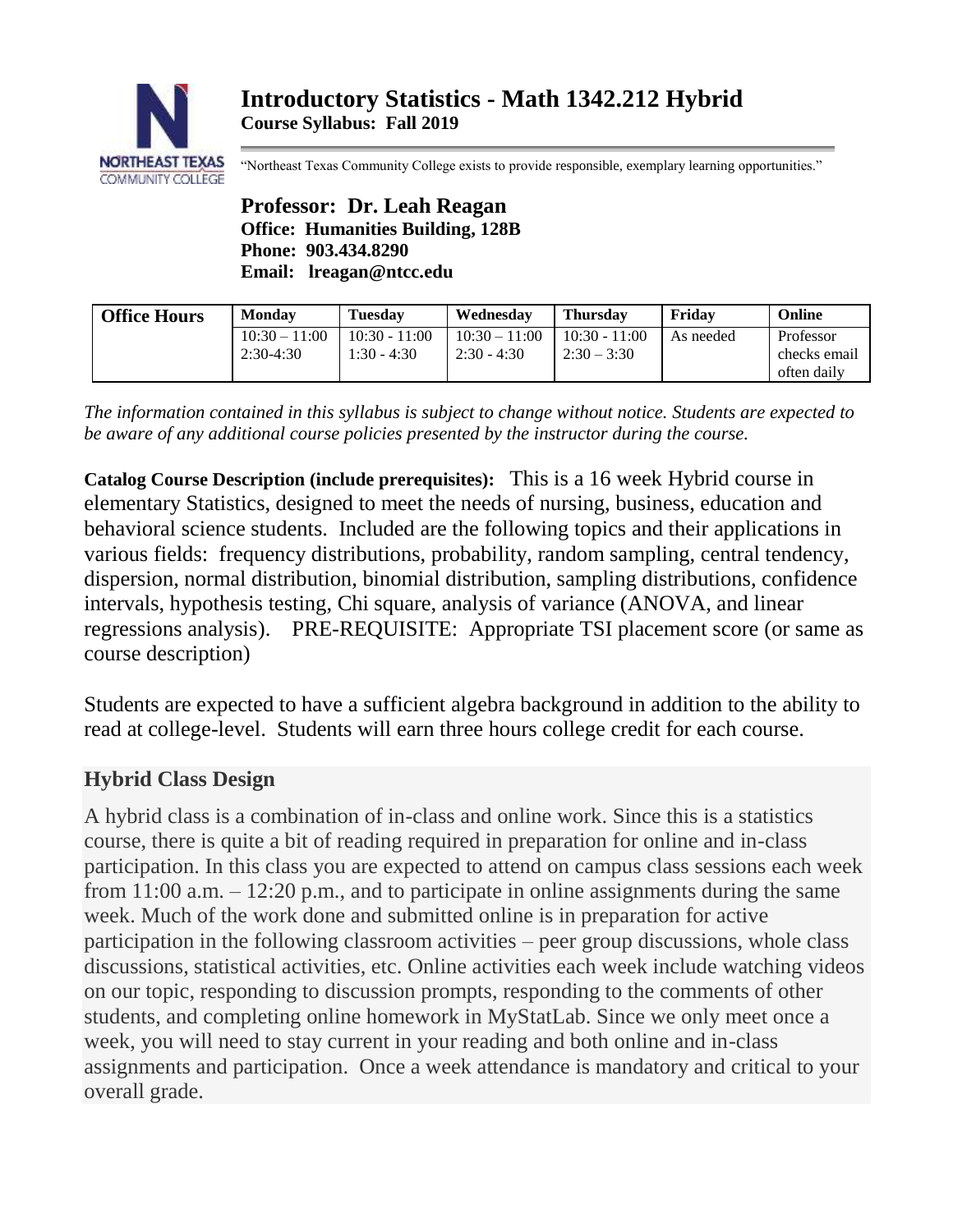**Required e-text: ISBN** 0-321-69464-3 TRIOLA / DIGITAL TEXT W/MYSTATSLAB (This is what you already purchased when you registered for the class. It's built into your Blackboard account.)

**Optional Textbook:** Triola, Elementary Statistics, 13 E (loose-leaf binder version – pick up in the bookstore) \*\*This is optional but highly recommended. It's the paper copy of the e-text.

### **Publisher:** Pearson

To access your course materials, click on the Course Materials Access link within the Start Here folder on Blackboard.

If you have any questions concerning Inclusive Access, please reach out to the bookstore at [ntaylor@ntcc.edu](mailto:ntaylor@ntcc.edu) or email [help@redshelf.com](mailto:help@redshelf.com).

## **Recommended Reading(s):**

None

## **Student Learning Outcomes:**

Upon successful completion of this course, students will

- 1342.1 Demonstrate an understanding of descriptive statistics.
- 1342.2 Exhibit an understanding of the basic principles of sampling.
- 1342.3 Determine values using various probability distributions.
- 1342.4 Develop an ability to generalize from sample to population.
- 1342.5 Utilize various hypothesis tests including linear regression and correlation.

# **Core Curriculum Purpose and Objectives:**

Through the core curriculum, students will gain a foundation of knowledge of human cultures and the physical and natural world; develop principles of personal and social responsibility for living in a diverse world; and advance intellectual and practical skills that are essential for all learning.

Courses in the foundation area of mathematics focus on quantitative literacy in logic, patterns, and relationships. In addition, these courses involve the understanding of key mathematical concepts and the application of appropriate quantitative tools to everyday experience.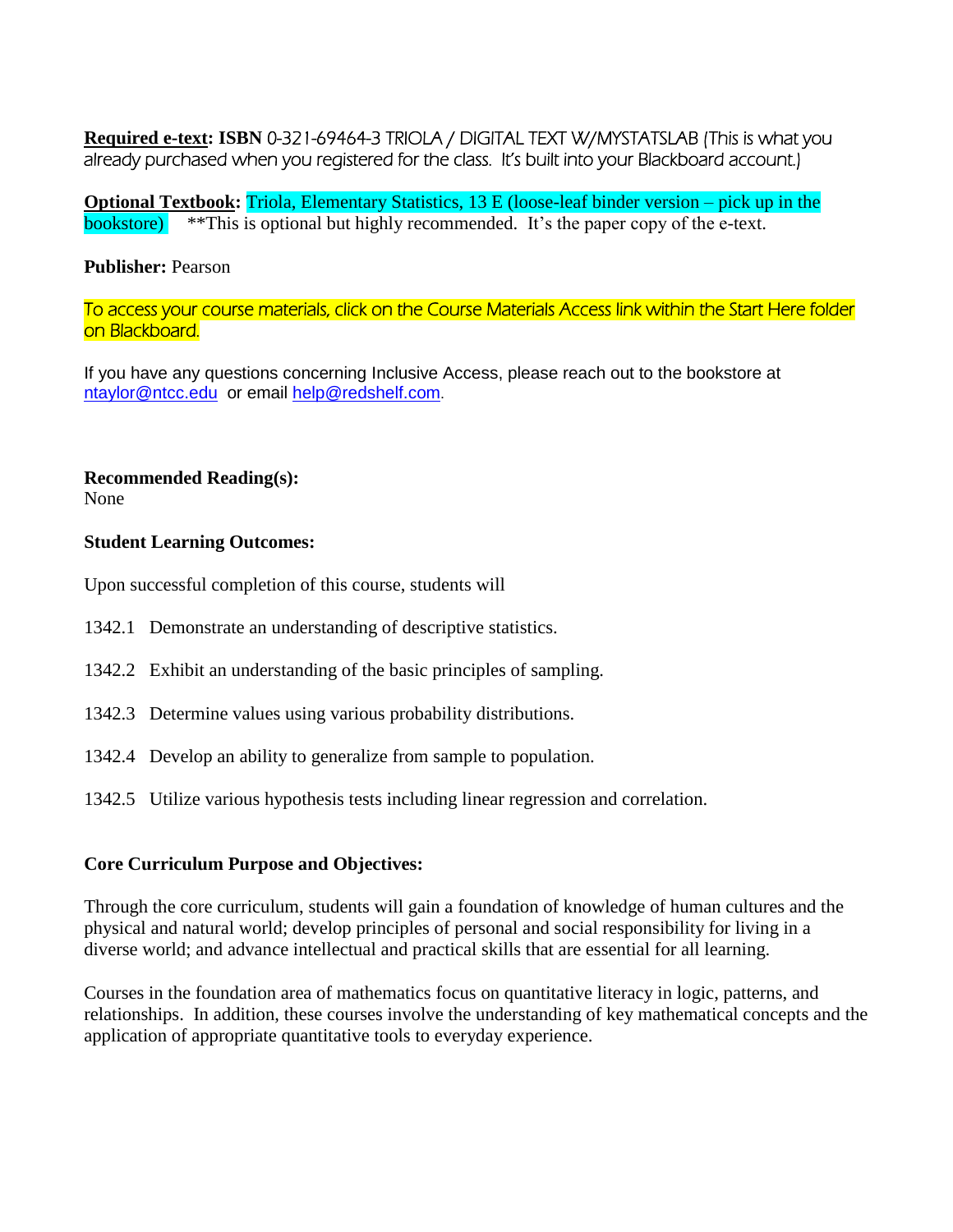# **College Student Learning Outcomes:**

# Critical Thinking Skills

**CT.1** Students will demonstrate the ability to 1) analyze complex issues, 2) synthesize information, and 3) evaluate the logic, validity, and relevance of data.

# Communication Skills

**CS.1** Students will effectively develop, interpret and express ideas through written communication.

## Empirical and Quantitative Skills

- **EQS.1** Students will manipulate numerical data or observable facts by organizing and converting relevant information into mathematical or empirical form
- **EQS.2** Students will analyze numerical data or observable facts by processing information with correct calculations, explicit notations, and appropriate technology.
- **EQS.3** Students will draw informed conclusions from numerical data or observable facts that are accurate, complete, and relevant to the investigation.

### **SCANS Skills:**

 $N/A$ 

# **Course Outline:**

- I. Introduction to Statistics
	- A. Statistical and Critical Thinking
	- B. Types of Data
	- C. Collecting Sample Data
- II. Summarizing and Graphing Data
	- A. Frequency Distributions
	- B. Histograms
	- C. Graph Qualities
- III. Statistics for Describing, Exploring, and Comparing Data
	- A. Measures of Center
	- B. Measures of Variation
	- C. Measures of Relative Standing and Boxplots
- IV. Probability
	- A. Basics
	- B. Addition Rule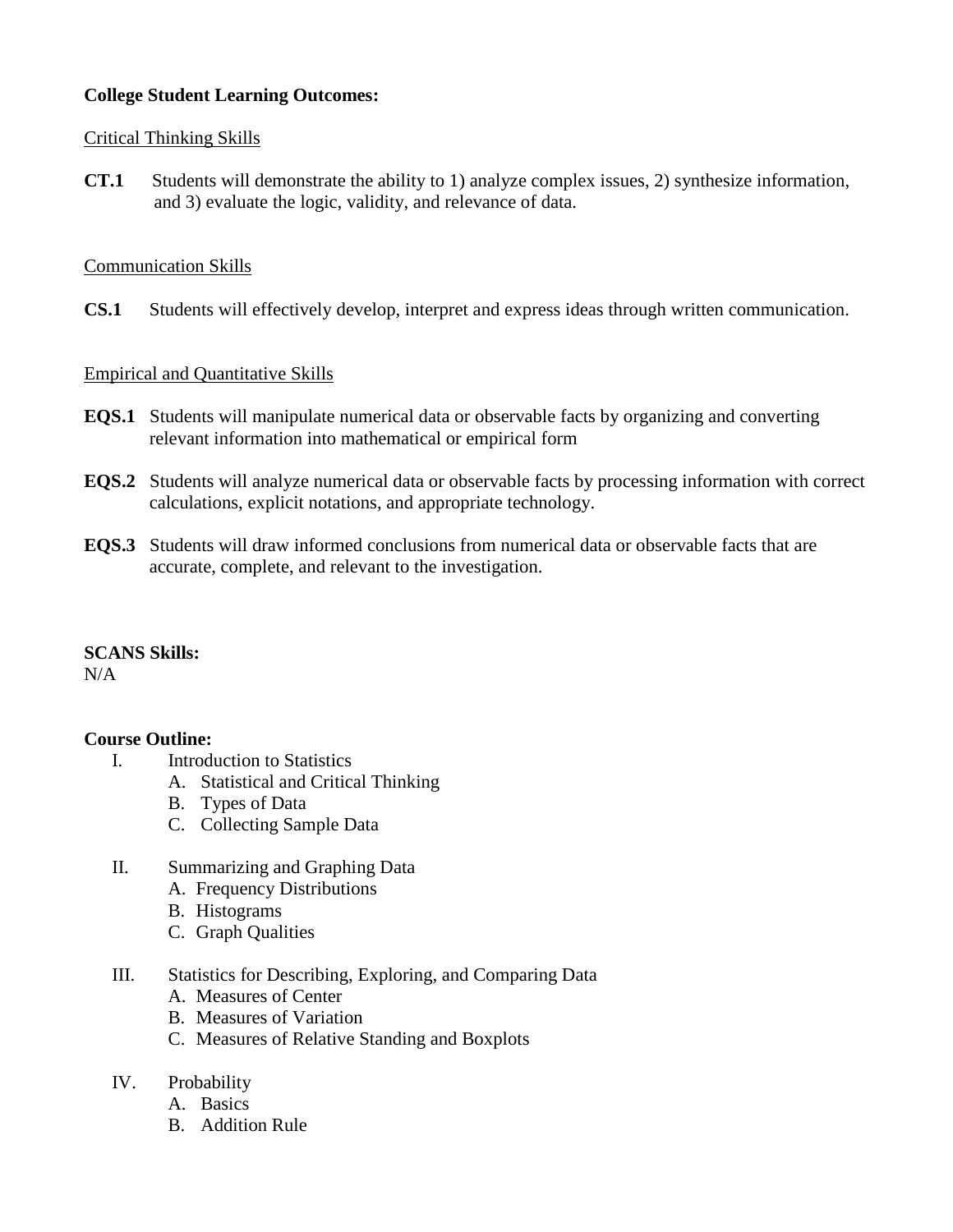- C. Multiplication Rules
- D. Counting
- V. Discrete Probability Distributions
	- A. Probability Distributions
	- B. Binomial Probability Distributions
- VI. Normal Probability Distributions
	- A. Standard Normal Distribution and Applications
	- B. Sampling Distributions and Estimators
	- C. The Central Limit Theorem
	- D. Assessing Normality
	- E. Normal as Approximation to Binomial
- VII. Estimates and Sample Sizes
	- A. Estimating a Population Proportion
	- B. Estimating a Population Mean
	- C. Estimating a Population Standard Deviation or Variance
- VIII. Hypothesis Testing
	- A. Basics of Hypothesis Testing
	- B. Testing a Claim about a Mean
- IX. Correlation and Regression
	- A. Correlation
	- B. Regression
- X. Chi-Square (if time permits)
	- A. Test of Independence
	- B. Test of Homogeneity

# **Evaluation/Grading Policy:**

You will have 2 major 100 point examinations, evenly spaced throughout the semester. Each exam will be worth 20% of the final grade (total 40% of final grade). Quizzes will count for 15% of your grade. Homework will count a total of 20% of your final grade, and the Final Exam will count 25% of your overall grade.

If an exam is missed or failed, the highest possible make-up grade is a 70 (with instructor notification prior to the exam missed).

## **Tests/Exams:**

| Exam #1                       | 20\% |
|-------------------------------|------|
| Exam #2                       | 20%  |
| Quizzes                       | 15%  |
| Online Homework Assignments** | 20%  |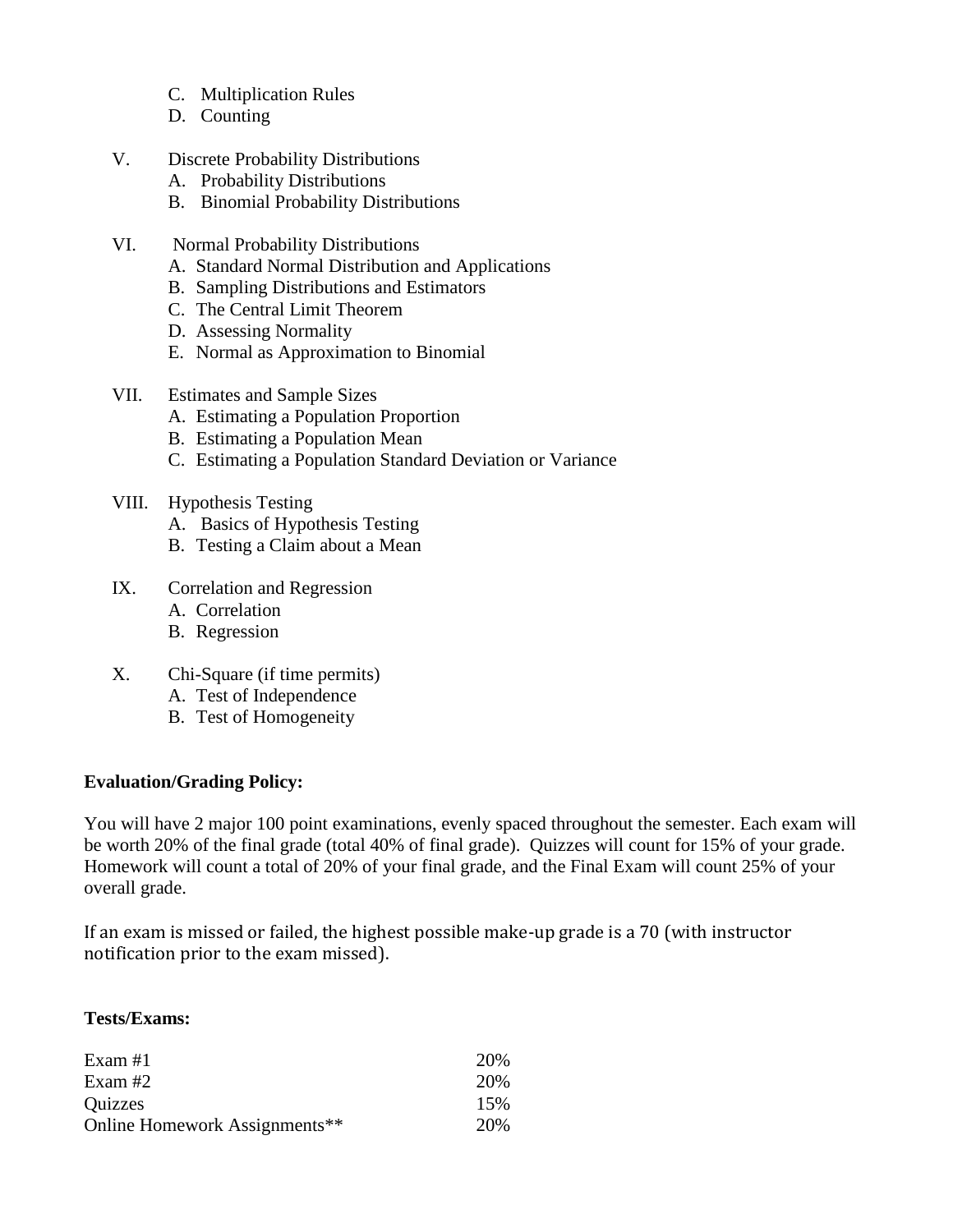| Final Exam   | 25%   |
|--------------|-------|
| <b>TOTAL</b> | 100 % |

"A" - 90% "B" - 80% "C" - 70% "D" - 60% "F" - Below 60%

QUIZ rules: If you miss a quiz, you will receive a zero for that quiz. No exceptions, no re-takes. I will drop your lowest quiz grade at the end of the semester (I will drop only 1.)

\*\* Any online assignment, quiz, or exam not submitted (it will say "past due") will receive a grade of zero at the end of the semester when I average grades.

## **Other Course Requirements:**

A graphing calculator is required for this course. TI-84 Plus is recommended.

### **Student Responsibilities/Expectations:**

Being an online student requires you to keep up with all assignments and Exams on their DUE DATES. This takes intrinsic motivation and commitment to the course.

### **NTCC Academic Honesty Statement:**

"Students are expected to complete course work in an honest manner, using their intellects and resources designated as allowable by the course instructor. Students are responsible for addressing questions about allowable resources with the course instructor. NTCC upholds the highest standards of academic integrity. This course will follow the NTCC Academic Honesty policy stated in the Student Handbook."

### **Academic Ethics**

The college expects all students to engage in academic pursuits in a manner that is beyond reproach. Students are expected to maintain complete honesty and integrity in their academic pursuit. Academic dishonesty such as cheating, plagiarism, and collusion is unacceptable and may result in disciplinary action. Refer to the student handbook for more information on this subject.

### **ADA Statement:**

It is the policy of NTCC to provide reasonable accommodations for qualified individuals who are students with disabilities. This College will adhere to all applicable federal, state, and local laws, regulations, and guidelines with respect to providing reasonable accommodations as required to afford equal educational opportunity. It is the student's responsibility to request accommodations. An appointment can be made with Shannin Garrett, Academic Advisor/Coordinator of Special Populations located in the College Connection. She can be reached at 903-434-8218. For more information and to obtain a copy of the Request for Accommodations, please refer to the NTCC website - [Special Populations.](http://www.ntcc.edu/index.php?module=Pagesetter&func=viewpub&tid=111&pid=1)